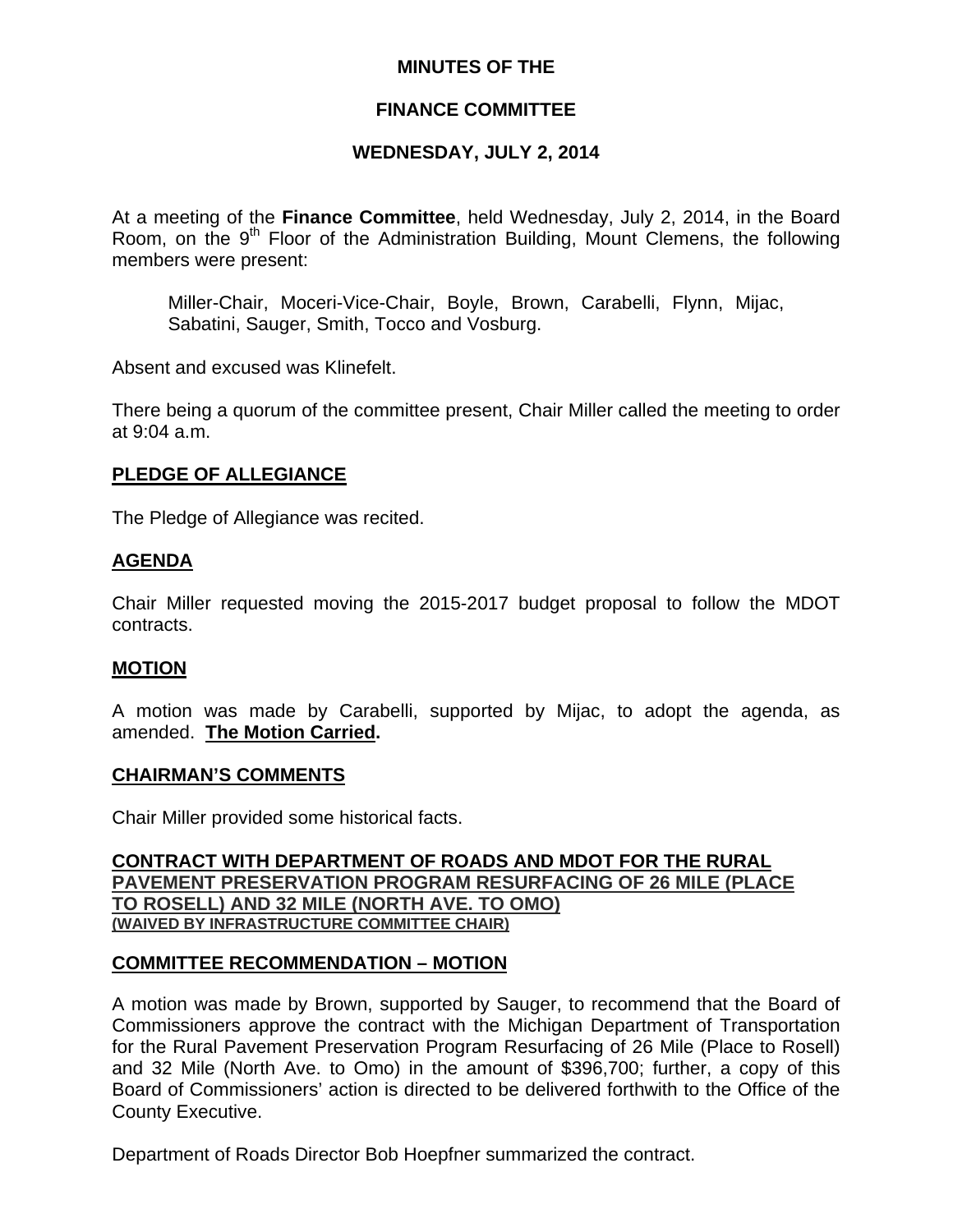The following commissioners spoke: Vosburg, Carabelli, Miller and Tocco.

Chair Miller called for a vote on the motion and **THE MOTION CARRIED.** 

# **CONTRACT WITH DEPARTMENT OF ROADS AND MDOT FOR THE REPLACEMENT OF THE WOLCOTT ROAD BRIDGE OVER THE NORTH BRANCH OF THE CLINTON RIVER IN RAY TOWNSHIP (WAIVED BY INFRASTRUCTURE COMMITTEE CHAIR)**

# **COMMITTEE RECOMMENDATION – MOTION**

A motion was made by Brown, supported by Smith, to recommend that the Board of Commissioners approve the contract with the Michigan Department of Transportation for the replacement of the Wolcott Road Bridge over the north branch of the Clinton River in Ray Township (\$828,800); further, a copy of this Board of Commissioners' action is directed to be delivered forthwith to the Office of the County Executive.

Department of Roads Director Bob Hoepfner summarized the contract.

Chair Miller called for a vote on the motion and **THE MOTION CARRIED.** 

## **CONTRACT WITH DEPARTMENT OF ROADS AND RS CONTRACTING FOR PAVEMENT MARKING/SPECIAL PAVEMENT MARKING PROJECT CONTRACTS (WAIVED BY INFRASTRUCTURE COMMITTEE CHAIR)**

# **COMMITTEE RECOMMENDATION – MOTION**

A motion was made by Brown, supported by Sauger, to recommend that the Board of Commissioners approve the contract with RS Contracting for Pavement Marking/Special Pavement Marking Project Contracts (\$535,900); further, a copy of this Board of Commissioners' action is directed to be delivered forthwith to the Office of the County Executive.

Department of Roads Director Bob Hoepfner summarized the contract.

The following commissioners spoke: Vosburg, Tocco, Sabatini, Carabelli and Flynn.

Chair Miller called for a vote on the motion and **THE MOTION CARRIED WITH VOSBURG VOTING "NO."** 

# **PRESENTATION OF FY 2015-2017 BUDGET PROPOSAL**

Finance Director Pete Provenzano provided an overview of the 2015-2017 budget proposal submitted by the Office of County Executive.

The following commissioners spoke: Vosburg, Carabelli, Miller, Flynn and Brown.